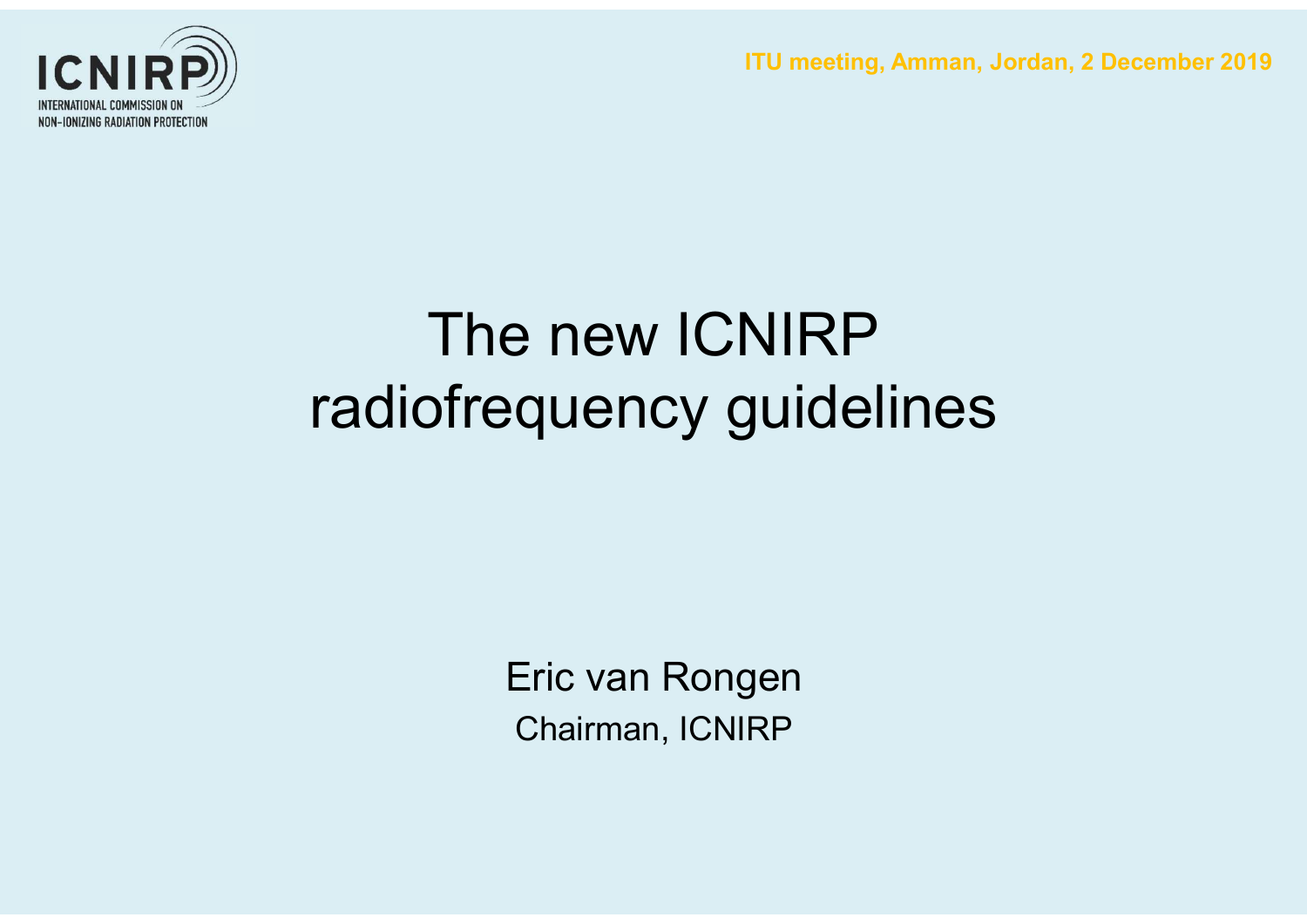

- ALCOMASSION ON THE **FIGHT STATUS**<br>• Submitted to Health Physics, publication December 2019<br>• Guidelines (exposure limits & rationale)<br>• Technical appendix (dosimetry issues, background reference levels) **NIRP**<br>
AL COMMISSION ON<br> **Current status**<br>• Submitted to Health Physics, publication D
	-
- FU meeting, Amman, Jordan,<br>
MISTER (EXPORT)<br>
Submitted to Health Physics, publication December 2019<br>
 Guidelines (exposure limits & rationale)<br>
 Technical appendix (dosimetry issues, background reference level<br>
 Biologi FRAND (TU meeting, Amman, Jordan, 2 December 2019<br>
Markethan<br>
Submitted to Health Physics, publication December 2019<br>
- Guidelines (exposure limits & rationale)<br>
- Technical appendix (dosimetry issues, background reference FU meeting, Amman, Jordan, 21<br>
Submitted to Health Physics, publication December 2019<br>
– Guidelines (exposure limits & rationale)<br>
– Technical appendix (dosimetry issues, background reference levels)<br>
– Biological appendi • Submitted to Health Physics, publication December 2019<br>
• Guidelines (exposure limits & rationale)<br>
– Technical appendix (dosimetry issues, background reference levels)<br>
– Biological appendix (overview health effects)<br> rrent status<br>
Submitted to Health Physics, publication December 2019<br>
- Guidelines (exposure limits & rationale)<br>
- Technical appendix (dosimetry issues, background reference levels)<br>
- Biological appendix (overview health
	-
- -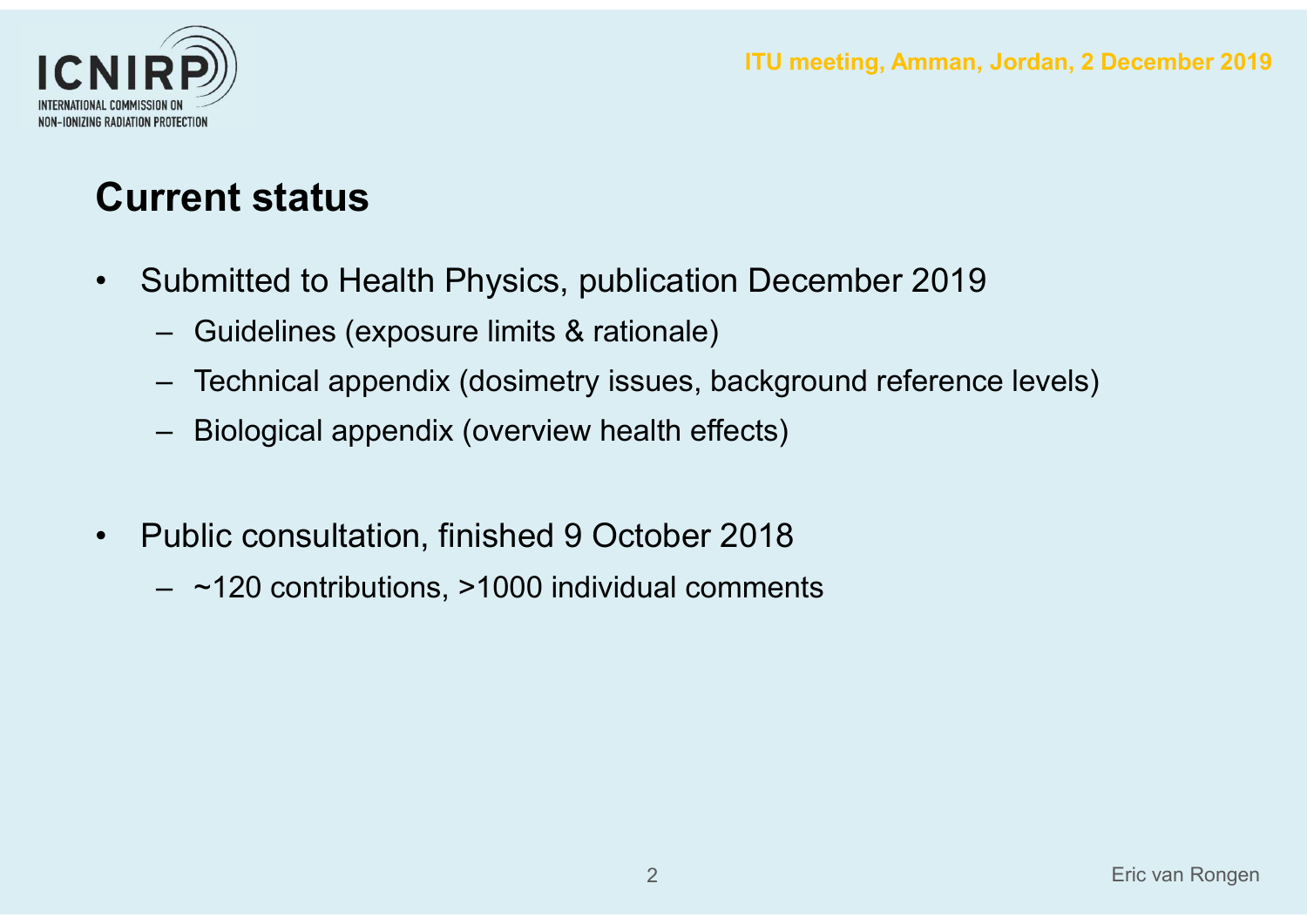

- 1. ISONALIGN CONSULTER CONSULTER ARMAIN AND ITU Meeting, Amman, Jordan, 2 December 2019<br>
1. Identification of scientific data on effects of exposure on biological<br>
systems<br>
2. Determination of effects considered both systems <sup>21. D</sup><br> **2. Determination of scientific data on effects of exposure on biologystems**<br>
2. Determination of effects considered both<br>
- adverse to humans and<br>
- scientifically substantiated (independent replication sufficien (TU meeting, Amman<br>
ps in the process<br>
Identification of scientific data on effects of exposure or<br>
systems<br>
Determination of effects considered both<br>
— adverse to humans and<br>
— scientifically substantiated (independent r 1999)<br>
Solentification of scientific data on effects of exposure on biological<br>
systems<br>
Determination of effects considered both<br>
- adverse to humans and<br>
- scientifically substantiated (independent replication, sufficien **s in the process**<br> **s** in the process<br>
entification of scientific data on effects of exposure on bi<br>
stermination of effects considered both<br>
adverse to humans and<br>
scientifically substantiated (independent replication, s Steps in the process<br>
1. Identification of scientific data on effects of exposure on biologica<br>
systems<br>
2. Determination of effects considered both<br>
- adverse to humans and<br>
- scientifically substantiated (independent rep -<br>
Identification of scientific data on effects of exposure on biological<br>
systems<br>
Determination of effects considered both<br>
- adverse to humans and<br>
- scientifically substantiated (independent replication, sufficient qua Identification of scientific data on effects of exp<br>systems<br>Determination of effects considered both<br>- adverse to humans and<br>- scientifically substantiated (independent replicatic<br>scientifically explicable generally)<br>Ident  $NIR\widehat{P}$ <br>
Steps in the process<br>
1. Identification of scientific data on effects of exp
- -
- ermination of effects considered both<br>
dverse to humans and<br>
dientifically substantiated (independent replication, sufficient quality,<br>
iternifically explicable generally)<br>
utification of adverse health effect threshold<br>
i
- -
	- - from other factors
		- = operational adverse health effect threshold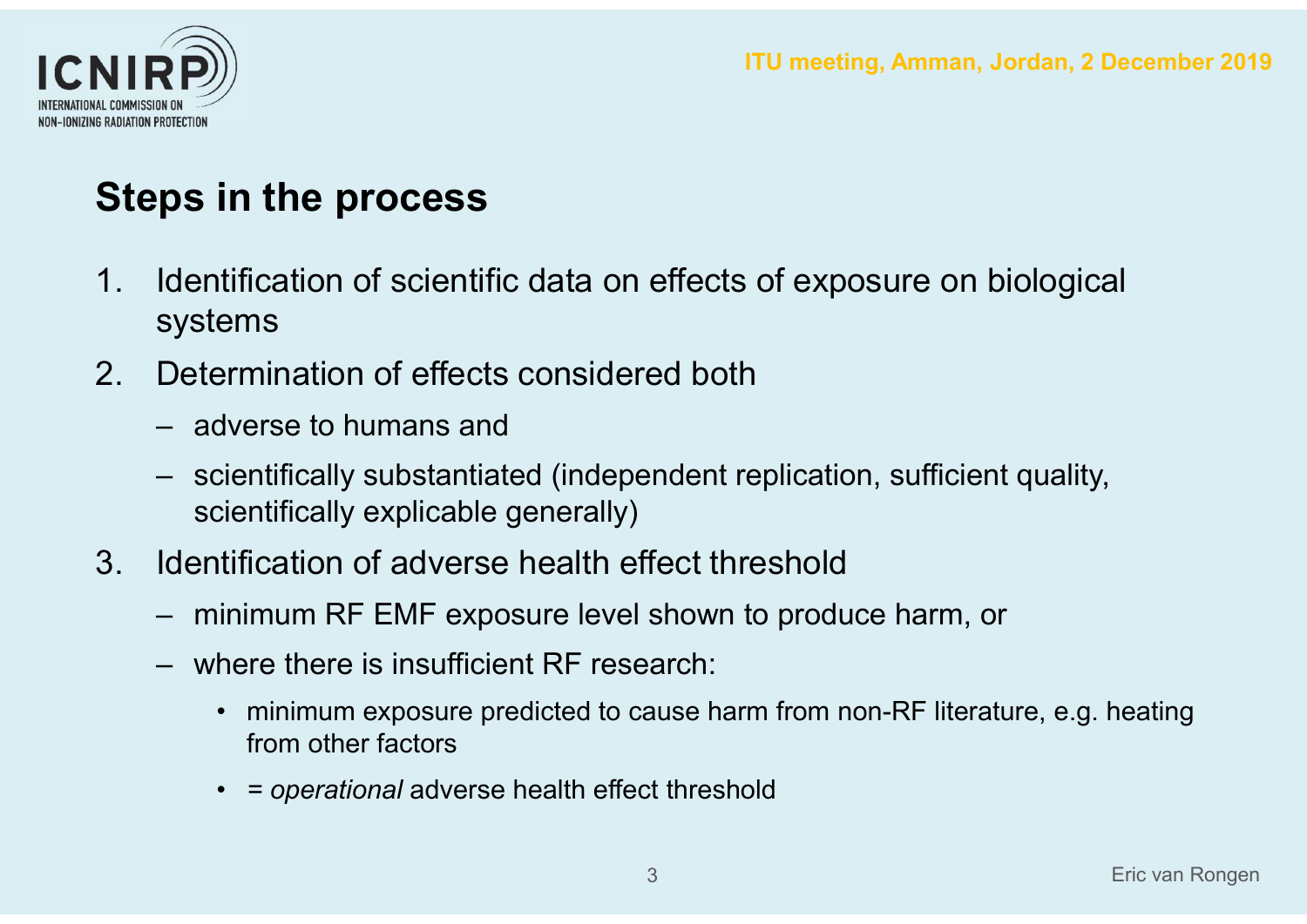

# Next steps

- Derivation of exposure limits (basic restrictions)<br>• Derivation of exposure limits (basic restrictions)<br>• Application of reduction factors to health effect thresholds<br>• Higher for general public (often: 50) than for occu
	-
- (TU meeting, Amman, Jordan, 2 December<br>
Wellschink<br>
Verivation of exposure limits (basic restrictions)<br>
 Application of reduction factors to health effect thresholds<br>
 Higher for general public (often: 50) than for occup (TD)<br>
(TO mesing, Amman, Jordan, 2 December 2019)<br>
Weighter for general public (often: 50) than for occupational (often: 10)<br>
— Higher for general public (often: 50) than for occupational (often: 10)<br>
— Field strength valu • Derivation of exposure limits (basic restrictions)<br>• Derivation of exposure limits (basic restrictions)<br>• Application of reduction factors to health effect thresholds<br>• Higher for general public (often: 50) than for occu where the street of exposure limits (basic restrictions)<br>
Application of exposure limits (basic restrictions)<br>
- Application of reduction factors to health effect thresholds<br>
- Higher for general public (often: 50) than fo
- - -
- **teps**<br>• ation of exposure limits (basic restrictions)<br>• pplication of reduction factors to health effect thresholds<br>• igher for general public (often: 50) than for occupational (often:10)<br>• ation of reference levels<br>• Pro **teps**<br>• cation of exposure limits (basic restrictions)<br>• pplication of reduction factors to health effect thresholds<br>• conservation of reference levels<br>• conditions of reference levels<br>• Conservative for all *realistic* e conditions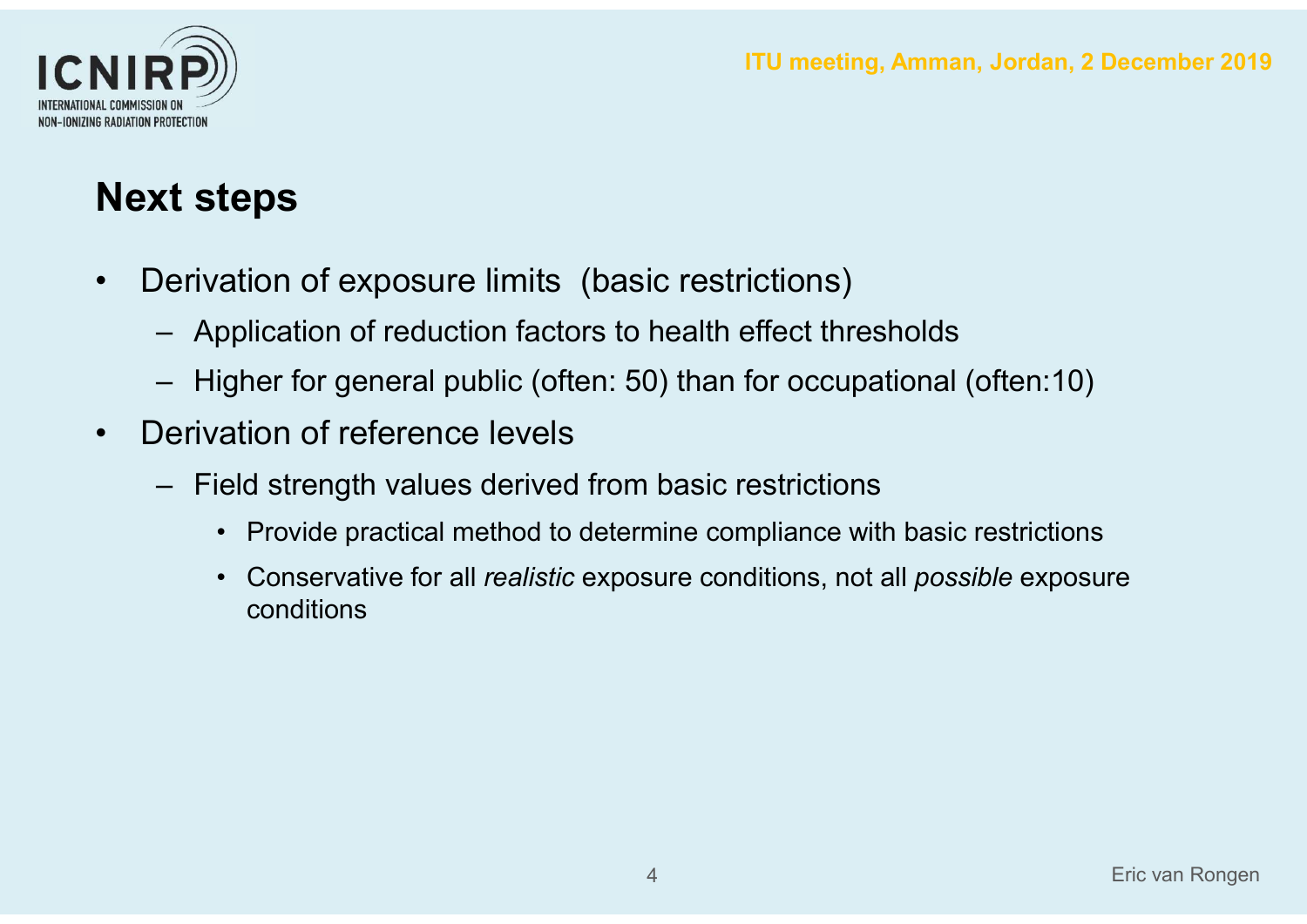

## Reduction factors

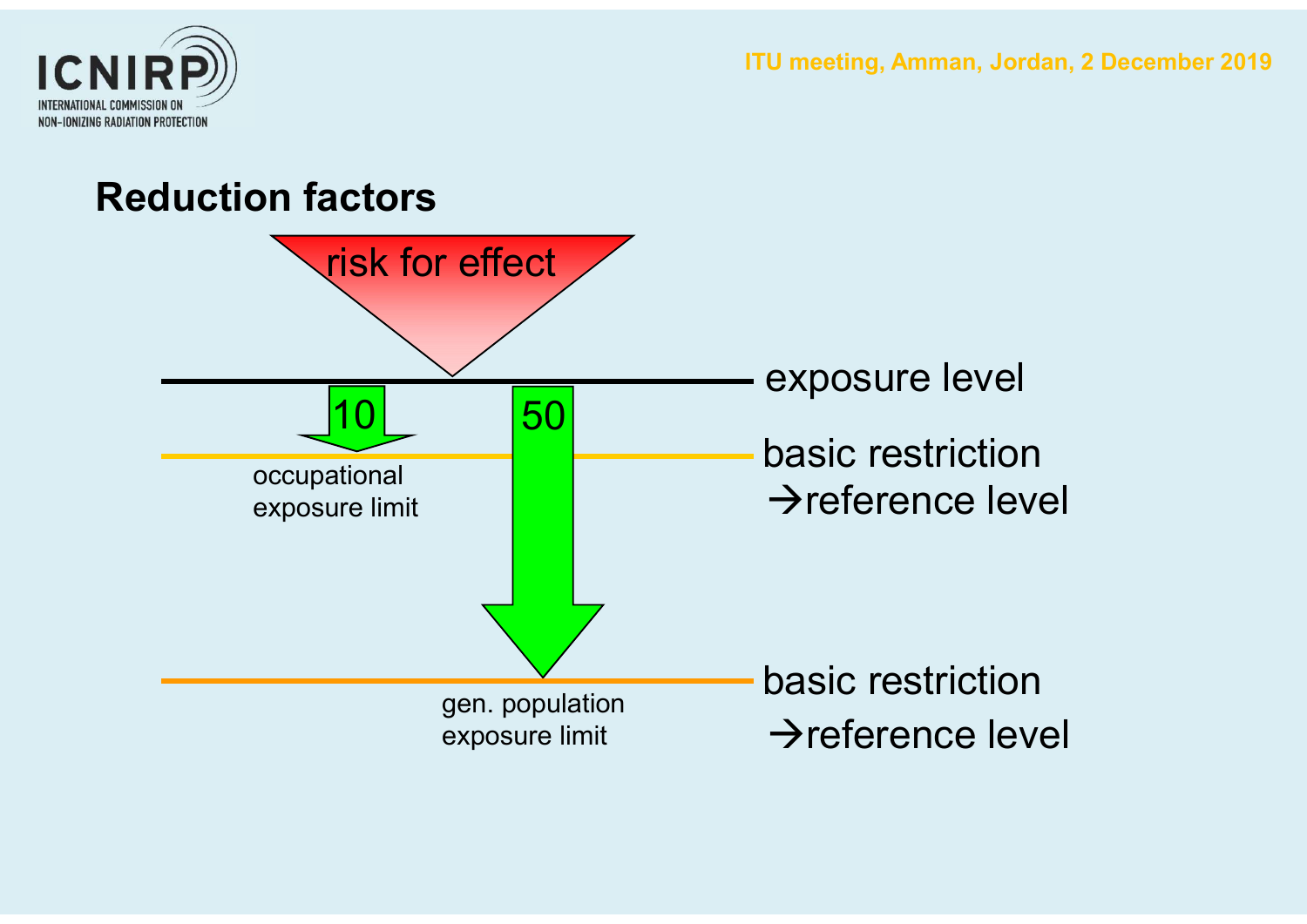

- Draft WHO review on RF (2014), SCENHIR report (2015), SSM reports<br>• Draft WHO review on RF (2014), SCENHIR report (2015), SSM reports<br>• No evidence that RF EMF causes adverse health effects other then (2016-2018) + original papers not included • NIRP<br>• Scientific basis<br>• Draft WHO review on RF (2014), SCENHIR report (2015), SSM reports<br>• No evidence that RF EMF causes adverse health effects other then<br>• No evidence that RF EMF causes adverse health effects other **entific basis**<br>
Draft WHO review on RF (2014), SCENHIR report (2015), SSM reports<br>
2016-2018) + original papers not included<br>
lo evidence that RF EMF causes adverse health effects other then<br>
rrough heating<br>
– No evidence **NIRP**<br>
ALCOMMISSION ON<br>
SCIE**ntific basis**<br>• Draft WHO review on RF (2014), SCENHIR
- through heating **entific basis<br>
Praft WHO review on RF (2014), SCE<br>
2016-2018) + original papers not include<br>
Jo evidence that RF EMF causes adv<br>
Trough heating<br>
- No evidence for cancer<br>
- No adverse non-thermal adverse healt<br>
- Some ev entific basis**<br>
Draft WHO review on RF (2014), SCENHIR report (2015), SSI<br>
2016-2018) + original papers not included<br>
Jo evidence that RF EMF causes adverse health effects other<br>
nrough heating<br>
— No evidence for cancer<br> • Draft WHO review on RF (2014), SCENHIR report (2015), S<br>
(2016-2018) + original papers not included<br>
• No evidence that RF EMF causes adverse health effects other<br>
through heating<br>
– No evidence for cancer<br>
– No adverse
	-
	-
	-
-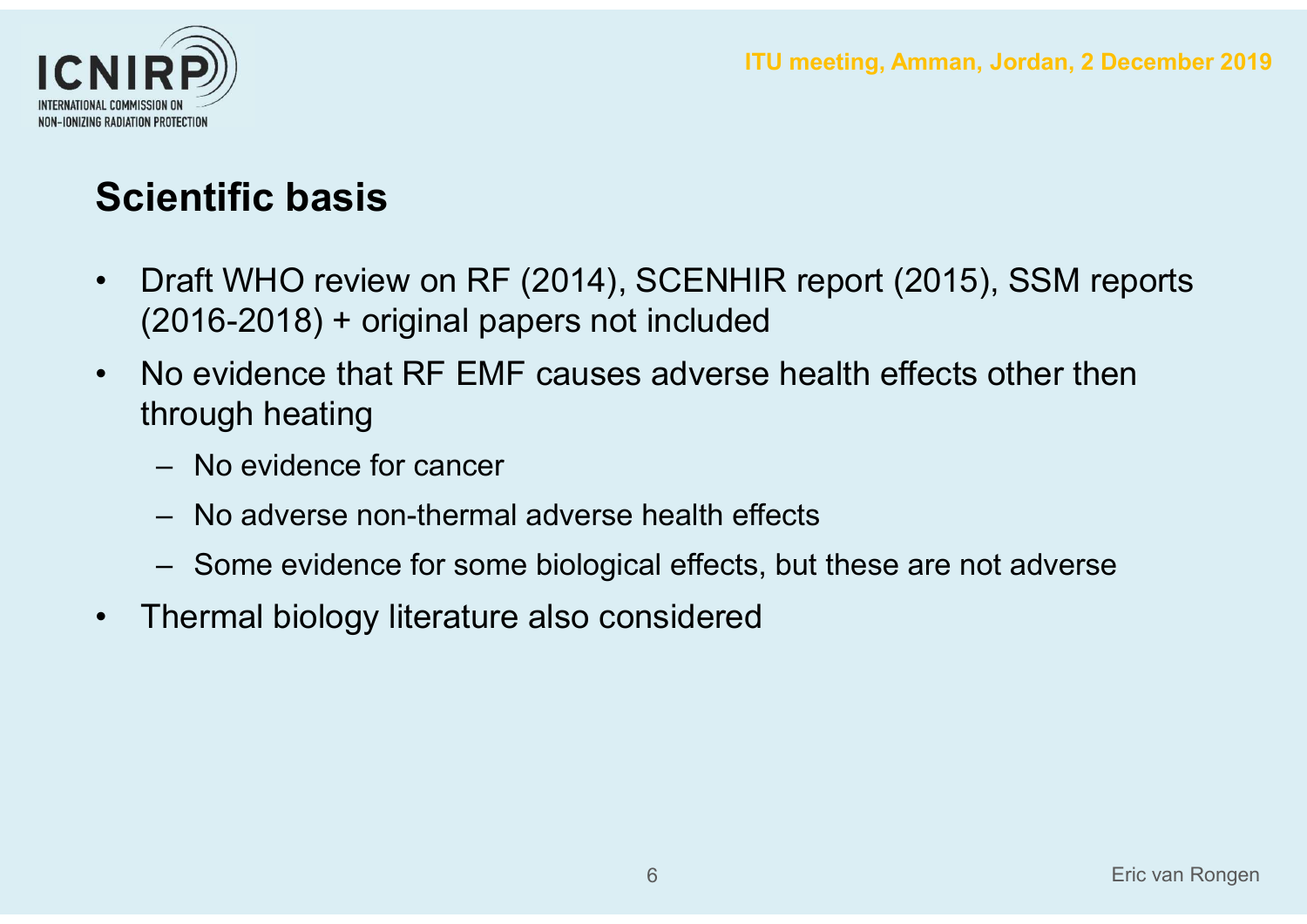

- TU meeting, Amman, Jordan, 2 December<br> **Interaction mechanisms (temperature elevation)**<br>• Temperature increases taken to represent health effects, and<br>• Distinction between steady-state and brief exposures (no dissipatio restrictions set to avoid these ITU meeting, Amman, Jordan, 2 December 2019<br>Interaction mechanisms (temperature elevation)<br>• Temperature increases taken to represent health effects, and
- TU meeting, Amman, Jordan, 2 December 2019<br>
 Distinction **mechanisms (temperature elevation)**<br>
 Temperature increases taken to represent health effects, and<br>
 Distinction between steady-state and brief exposures (no d heat) • Temperature increases taken to represent health effects, and<br>
• Temperature increases taken to represent health effects, and<br>
• Distinction between steady-state and brief exposures (no dissipation of<br>
heat)<br>
• Whole-body **exercion mechanisms (temperature elevation)**<br>
Eemperature increases taken to represent health effects, and<br>
estrictions set to avoid these<br>
Distinction between steady-state and brief exposures (no dissipation of<br>
eat)<br>
Vh action mechanisms (temperature elevation)<br>nperature increases taken to represent health effects, and<br>rictions set to avoid these<br>tinction between steady-state and brief exposures (no dissipation of<br>t)<br>ole-body exposure: i
- potentially harmful (=operational standard) • Temperature increases taken to represent health effects, an restrictions set to avoid these<br>
• Distinction between steady-state and brief exposures (no divert)<br>
• Whole-body exposure: increase >1 °C in body core tempera
	-
-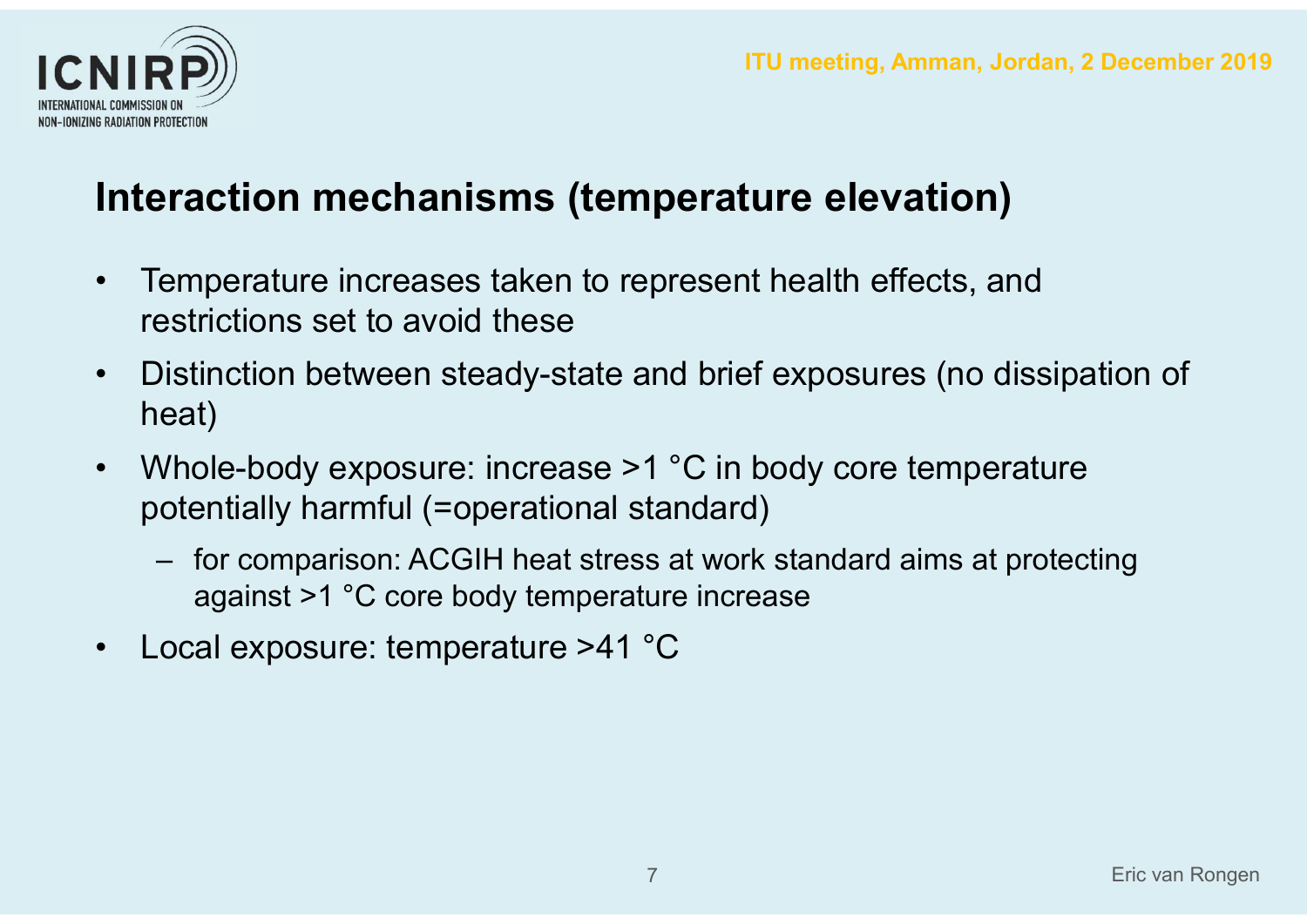

# SAR and frequency

- 
- NIRP<br> **SAR and frequency<br>• Previous:**<br>• SAR up to 10 GHz, power density<br>• Now: FORD<br>
FIU meeting, Amman, Jordan, 2 December 2019<br>
Previous:<br>
- SAR up to 10 GHz, power density at higher frequencies<br>
Jow:<br>
- *whole-body* SAR up to 300 GHz **SAR and frequency**<br>
• Previous:<br>
– SAR up to 30 GHz, power density at higher frequencies<br>
• Now:<br>
– *whole-body* SAR up to 300 GHz<br>
– *local* SAR up to 6 GHz<br>
– 6-300 GHz; absorbed (=incident - reflected) power density
- -
	-
- **R and frequency**<br>
Previous:<br>
 SAR up to 10 GHz, power density at higher frequencies<br>
low:<br>
 *whole-body* SAR up to 300 GHz<br>
 *local* SAR up to 6 GHz<br>
 6-300 GHz: *absorbed* (=incident reflected) power density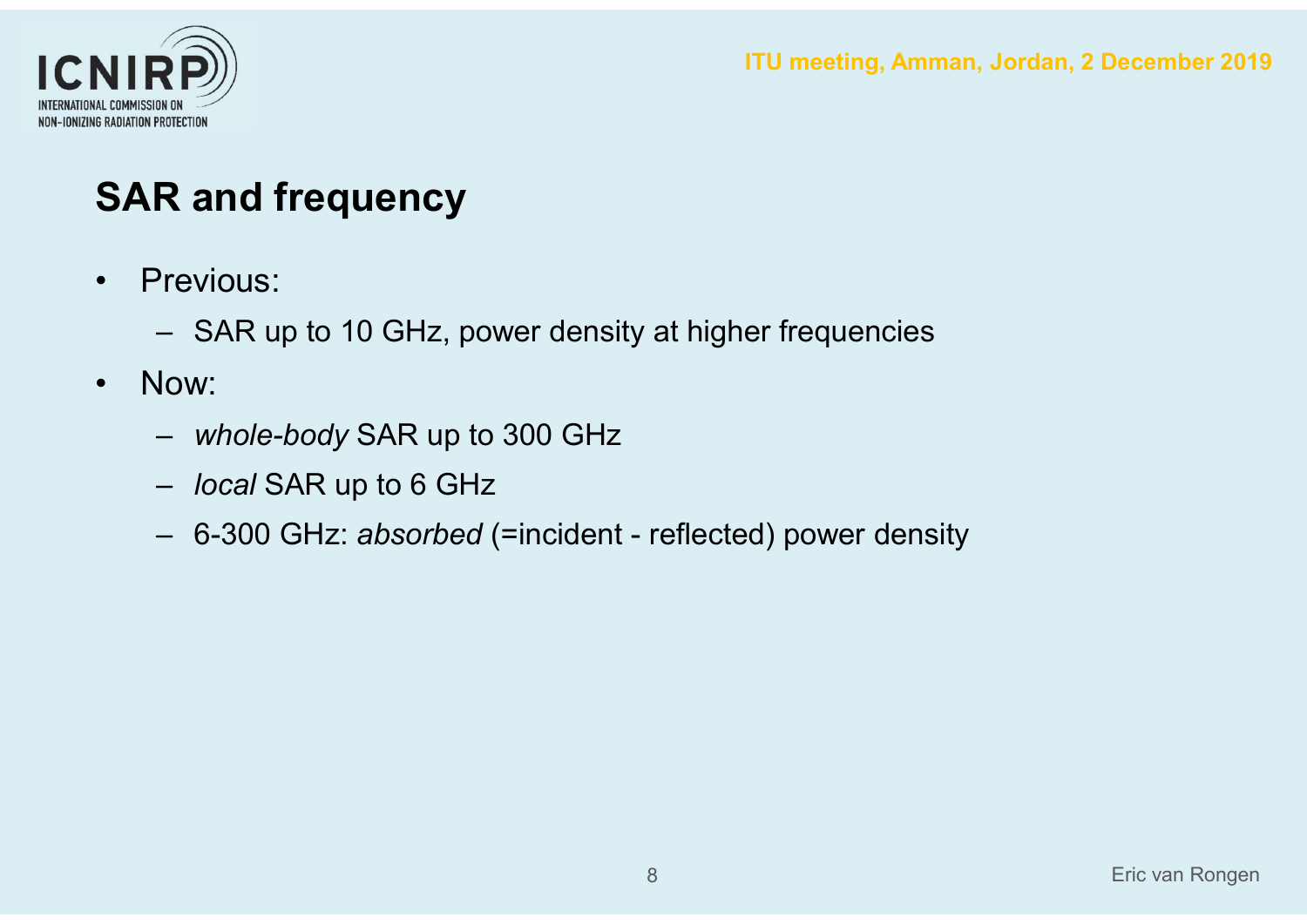

## SAR and body core temperature

- 
- **SAR and body core temperature**<br>• RF modelling predicts:<br>• RF modelling predicts:<br>•  $\sim$  6 W/kg WBA SAR, 1 h, ambient temperature of 2<br>• temperature increase ~1 °C (consistent with the lift FU meeting, Amman, Jordan, 2 December<br> **R** and body core temperature<br>  $2F$  modelling predicts:<br>  $-$  ~6 W/kg WBA SAR, 1 h, ambient temperature of 28 °C: core body<br>
temperature increase ~1 °C (consistent with the limited hu temperature increase  $\sim$ 1 °C (consistent with the limited human measurement research) **FU meeting, Amman, Jordan, 2 December 2019**<br>
WHENN<br>
R and body core temperature<br>  $\begin{array}{r} \mathcal{R} \rightarrow \mathcal{R} \rightarrow \mathcal{R} \rightarrow \mathcal{R} \rightarrow \mathcal{R} \rightarrow \mathcal{R} \rightarrow \mathcal{R} \rightarrow \mathcal{R} \rightarrow \mathcal{R} \rightarrow \mathcal{R} \rightarrow \mathcal{R} \rightarrow \mathcal{R} \rightarrow \mathcal{R} \rightarrow \mathcal{R} \rightarrow \mathcal{R} \rightarrow \mathcal{R} \rightarrow \mathcal$ 
	-
- **SAR and body core temperature**<br>
 RF modelling predicts:<br>  $\sim$  6 W/kg WBA SAR, 1 h, ambient temperature of 28<br>
temperature increase  $\sim$  1 °C (consistent with the lim<br>
measurement research)<br>
 WBA SAR for same effect WBA SAR of 4 W/kg averaged over 30 min (=time to  $\sim$  reach steady state) • RF modelling predicts:<br>  $-$  ~6 W/kg WBA SAR, 1 h, ambient t<br>
temperature increase ~1 °C (consi<br>
measurement research)<br>  $-$  WBA SAR for same effect higher ii<br>
• ICNIRP: adverse health effect thre<br>
WBA SAR of 4 W/kg avera – ∼6 W/kg WBA SAR, 1 h, ambient temperature of 28 °C: core body<br>
temperature increase ~1 °C (consistent with the limited human<br>
measurement research)<br>
– WBA SAR for same effect higher in children (more efficient heat dis
- 
- ~12 W/kg running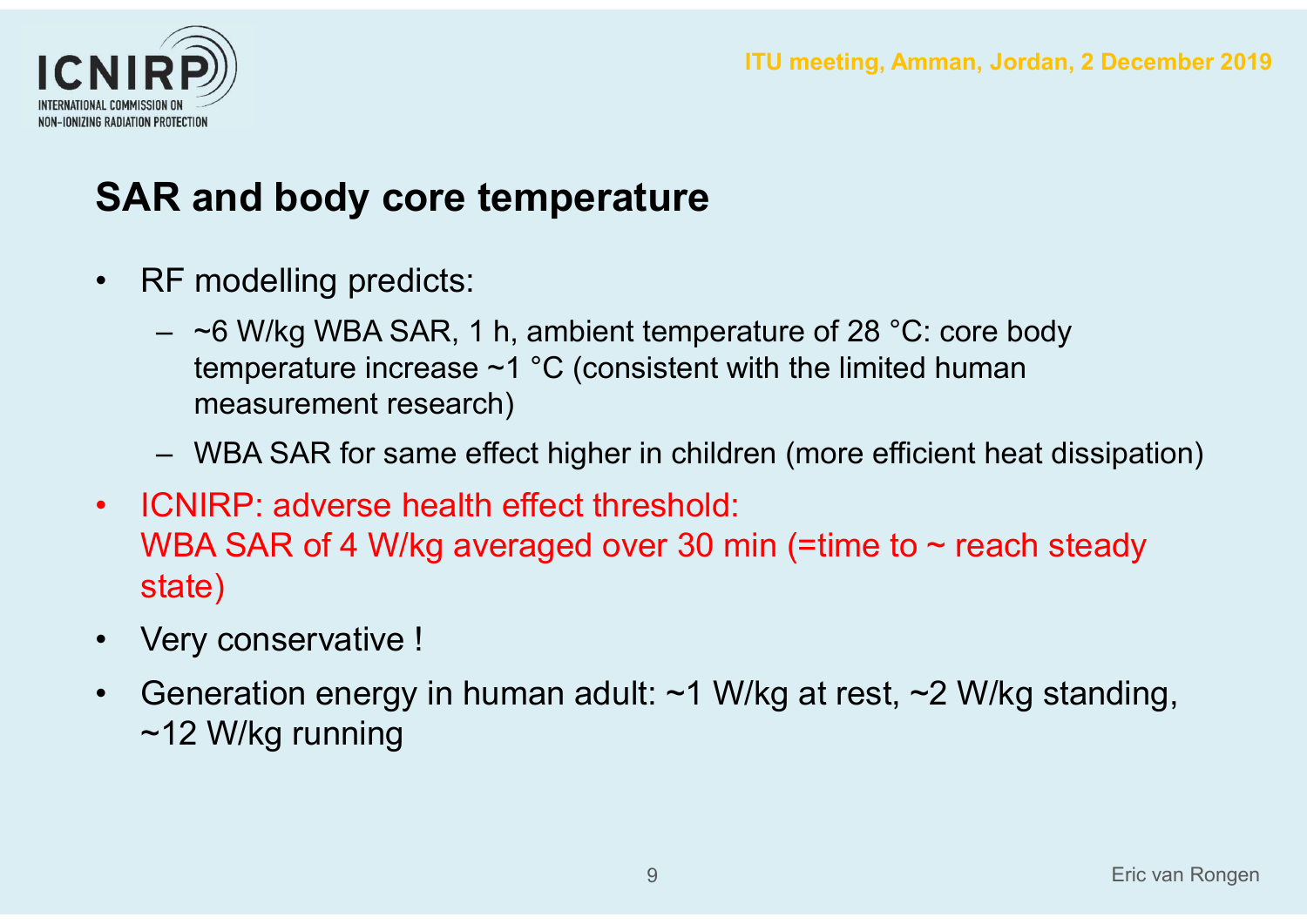



- TISSUE damage can occur at local temperatures >41-43 °C (time-<br>• Tissue damage can occur at local temperatures >41-43 °C (time-<br>• ICNIRP: adverse health effect threshold: dependent) • TO MANIS AND TO MANIS (TO MANIS PRECISE)<br>• Tissue damage can occur at local temperatures ><br>• dependent)<br>• ICNIRP: adverse health effect threshold:<br>Local temperature >41 °C<br>• Type-1 tissues (normal temperature < 33-36 °C) • Tissue damage can occur at local temperatures >41-43 °C (time-<br>
• Tissue damage can occur at local temperatures >41-43 °C (time-<br>
• ICNIRP: adverse health effect threshold:<br>
• Local temperature >41 °C<br>
• Type-1 tissues ( • Tissue damage can occur at local temperatures >41-43 °C (time-<br>dependent)<br>• ICNIRP: adverse health effect threshold:<br>Local temperature >41 °C<br>• Type-1 tissues (normal temperature < 33-36 °C): 5 °C increase allowed<br>– uppe **NIRP**<br>Local exposure: tissues<br>• Tissue damage can occur at local temperature<br>• Tissue damage can occur at local temperature
- Local temperature >41 °C
- 
- Figure 2013<br>
Figure damage can occur at local temperatures >41-43 °C (time-<br>
ependent)<br>
CNIRP: adverse health effect threshold:<br>
cocal temperature >41 °C<br>
ype-1 tissues (normal temperature < 33-36 °C): 5 °C increase allow and iris of the eye, epidermal, dermal, fat, muscle and bone tissue The damage can occur at local temperatures >41-43 °C (time-<br>
EP)<br>
ENIRP: adverse health effect threshold:<br>
cocal temperature >41 °C<br>
ype-1 tissues (normal temperature < 33-36 °C): 5 °C increase allowed<br>
– upper arm, forea
- - those defined as Type-1 tissue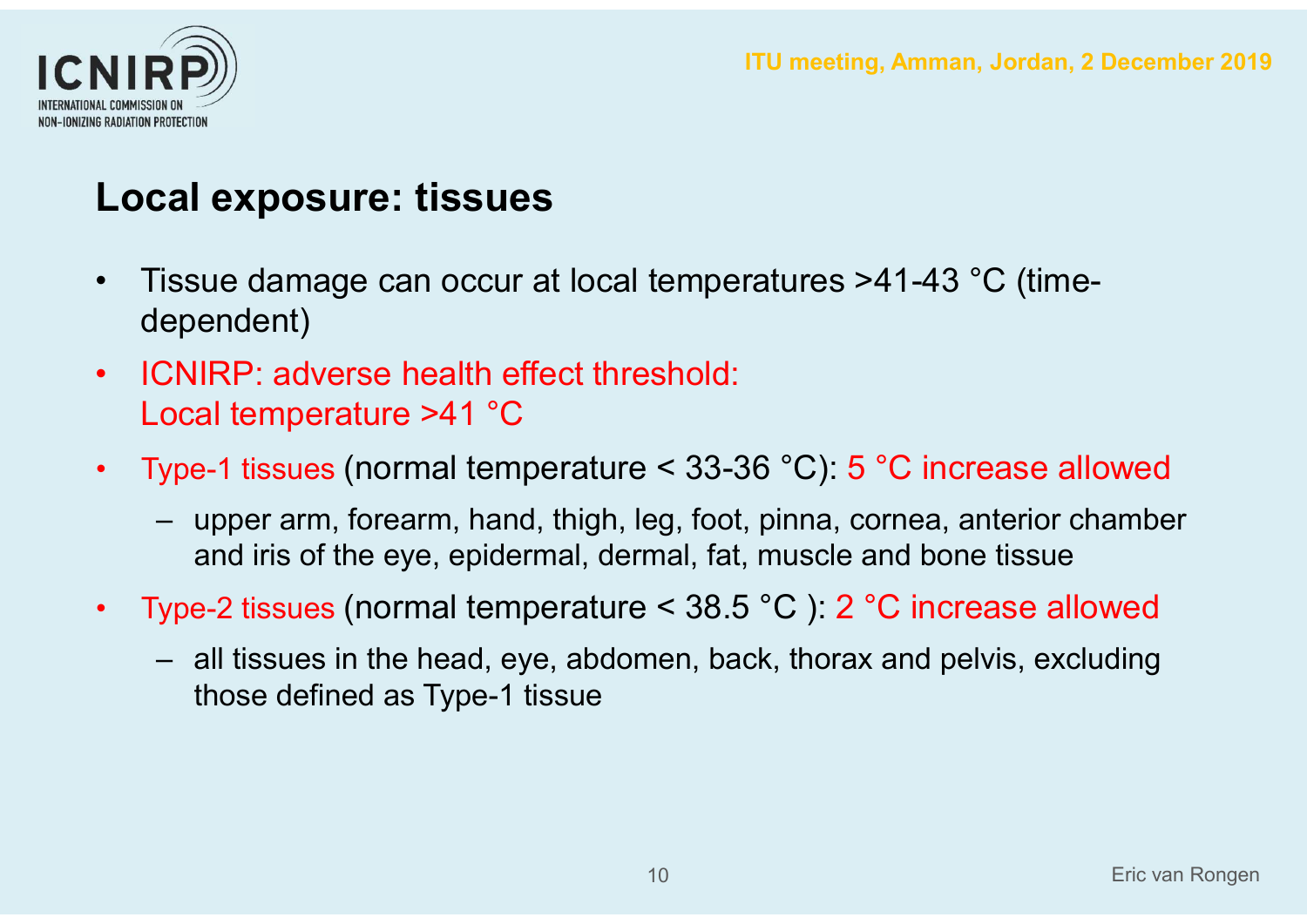

# **• MODEL CORPENTS AND REALLY AN EXECUTE AN ALCOMMENT CORPORATION CORPORATION CORPORATION SUGGESTS:**<br>
• Modelling/extrapolation suggests:<br>
–  $\leq 6$  GHz: SAR<sub>10g</sub> of 20 W/kg: temperature increase max. 2 °C<br>
– >6 GHz: absor LOCAL EXPOSURE: adverse health effect levels<br>Local exposure: adverse health effect levels<br>• Modelling/extrapolation suggests:

- -
- **EXECUTE:**<br>
SOMBON FIGURE 2019<br>
SOMBON FIGURE 2019<br> **CALC EXPOSURE: adverse health effect levels**<br>
Addelling/extrapolation suggests:<br>  $\leq 6$  GHz: SAR<sub>10g</sub> of 20 W/kg: temperature increase max. 2 °C<br>  $>6$  GHz: <u>abso</u> **EXECUTE:**<br>
WERE CONCILED MANNIFERDIES<br> **Addelling/extrapolation suggests:**<br>  $\leq$  6 GHz: SAR<sub>10g</sub> of 20 W/kg: temperature increase max. 2 °C<br>  $-$  >6 GHz: <u>absorbed</u> power density (S<sub>ab</sub>) of 200 W/m<sup>2</sup>: temperature in  $-$  >6 GHz: absorbed power density (S<sub>ab</sub>) of 200 W/m<sup>2</sup>: temperature increase max. ~5 °C in superficial, less in deeper tissue **Local exposure: adverse health effect**<br>
• Modelling/extrapolation suggests:<br>
–  $\leq 6$  GHz: SAR<sub>10g</sub> of 20 W/kg: temperature i<br>
–  $>6$  GHz: <u>absorbed</u> power density (S<sub>ab</sub>) of 2<br>
max. ~5 °C in superficial, less in deeper **Cal exposure: adverse health effect I**<br>
Modelling/extrapolation suggests:<br>  $- \leq 6$  GHz: SAR<sub>10g</sub> of 20 W/kg: temperature increa<br>  $- >6$  GHz: <u>absorbed</u> power density (S<sub>ab</sub>) of 200 W/<br>
max. ~5 °C in superficial, less in **exposure: adverse health effect levels**<br>
elling/extrapolation suggests:<br>
6 GHz: SAR<sub>10g</sub> of 20 W/kg: temperature increase max. 2 °C<br>
6 GHz: <u>absorbed</u> power density (S<sub>ab</sub>) of 200 W/m<sup>2</sup>: temperature increase<br>
ax. ~5 °C • Hing/extrapolation suggests:<br>
6 GHz: SAR<sub>10g</sub> of 20 W/kg: temperature increase max. 2 °C<br>
6 GHz: <u>absorbed</u> power density (S<sub>ab</sub>) of 200 W/m<sup>2</sup>: temperature in<br>
ax. ~5 °C in superficial, less in deeper tissue<br>
RP: adver
- - -
		-
	- $-$  >6 300 GHz: S<sub>ab</sub> 200 W/m<sup>2</sup> (averaged over 6 min and 4 cm<sup>2</sup>) )
- Modelling/extrapolation suggests:<br>  $-$  ≤ 6 GHz: SAR<sub>10g</sub> of 20 W/kg: temperature increas<br>  $-$  >6 GHz: <u>absorbed</u> power density (S<sub>ab</sub>) of 200 W/<br>
max. ~5 °C in superficial, less in deeper tissue<br>
CNIRP: adverse health eff – ≤ 6 GHz: SAR<sub>10g</sub> of 20 W/kg: temperature increase max. 2 °C<br>
– >6 GHz: <u>absorbed</u> power density (S<sub>ab</sub>) of 200 W/m<sup>2</sup>: temperature increase<br>
max. ~5 °C in superficial, less in deeper tissue<br>
CNIRP: adverse health effe - Narrow beam exposure:  $>$ 30-300 GHz: S<sub>ab</sub> 400 W/m<sup>2</sup> (averaged over 6 min and 1  $cm<sup>2</sup>$ ) ) max. ~5 °C in superficial, less in deeper tissue<br>
• ICNIRP: adverse health effect levels:<br>
– 100 kHz - 6 GHz:<br>
• Head & Torso: local SAR<sub>10g</sub> 20 W/kg (averaged over 6 min)<br>
• Limbs: local SAR<sub>10g</sub> 40 W/kg (averaged over 6
-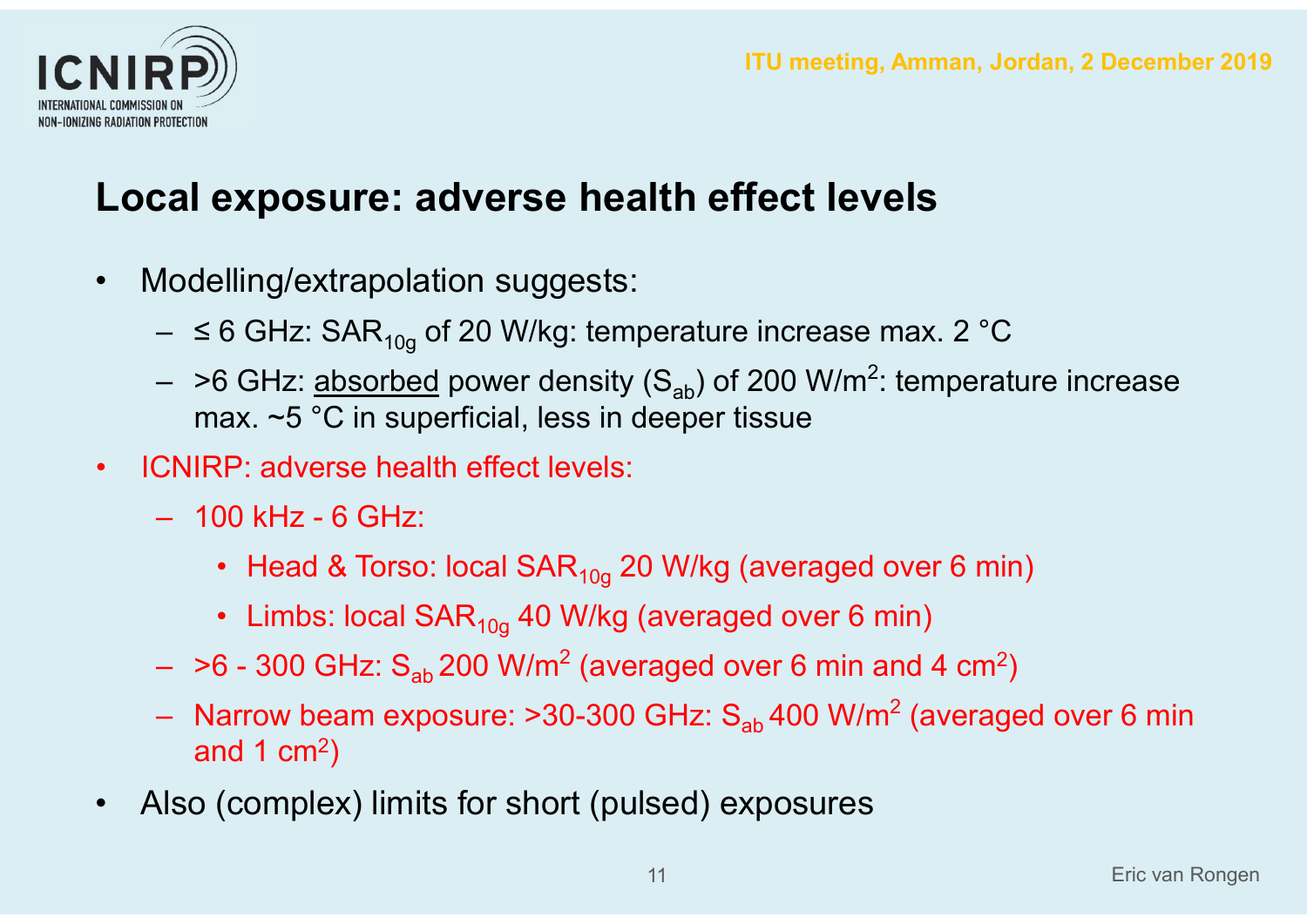



| <b>ITU meeting, Amman, Jordan, 2 December 2019</b><br><b>ICNIRP</b><br>ION-IONIZING RADIATION PROTECTION |                                        |               |                                                           |                                 |                                              |                |                                                  |                     |                                                                   |
|----------------------------------------------------------------------------------------------------------|----------------------------------------|---------------|-----------------------------------------------------------|---------------------------------|----------------------------------------------|----------------|--------------------------------------------------|---------------------|-------------------------------------------------------------------|
| <b>Basic restrictions and differences with 1998 values</b>                                               |                                        |               |                                                           |                                 |                                              |                |                                                  |                     |                                                                   |
| <b>Parameter</b>                                                                                         | Freq. range                            | $\Delta T$    | <b>Spatial</b>                                            | Aver.<br>time                   | <b>Health</b><br>effect level                | Red.<br>fact.  | Occup.                                           | <b>Red</b><br>fact. | <b>General</b><br>public                                          |
| Core $\Delta T$                                                                                          | 100 kHz-300 GHz                        | $1^{\circ}$ C | <b>WBA</b>                                                | 30 min<br>6 min                 | 4 W/kg                                       | 10             | 0.4 W/kg                                         | 50                  | 0.08<br>W/kg                                                      |
| Local AT<br>(Head &<br>Torso)                                                                            | 100 kHz-6 GHz                          | $2^{\circ}$ C | 10 <sub>g</sub>                                           | 6 min                           | 20 W/kg                                      | $\overline{2}$ | 10 W/kg                                          | 10                  | 2 W/kg                                                            |
| Local AT<br>(Limbs)                                                                                      | 100 kHz-6 GHz                          | $5^{\circ}$ C | 10 <sub>g</sub>                                           | 6 min                           | 40 W/kg                                      | $\overline{2}$ | 20 W/kg                                          | <b>10</b>           | 4 W/kg                                                            |
| Local AT<br>(Head,<br>Torso,<br>Limbs)                                                                   | >6-300 GHz<br>30-300 GHz<br>10-300 GHz | $5^{\circ}$ C | $4 \text{ cm}^2$<br>$1 \text{ cm}^2$<br>$20 \text{ cm}^2$ | 6 min<br>6 min<br>$68/f^{1.05}$ | 200 W/m <sup>2</sup><br>400 W/m <sup>2</sup> | $\overline{2}$ | 100 $W/m^2$<br>200 W/m <sup>2</sup><br>50 $W/m2$ | 10                  | 20 W/m <sup>2</sup><br>40 W/m <sup>2</sup><br>10 W/m <sup>2</sup> |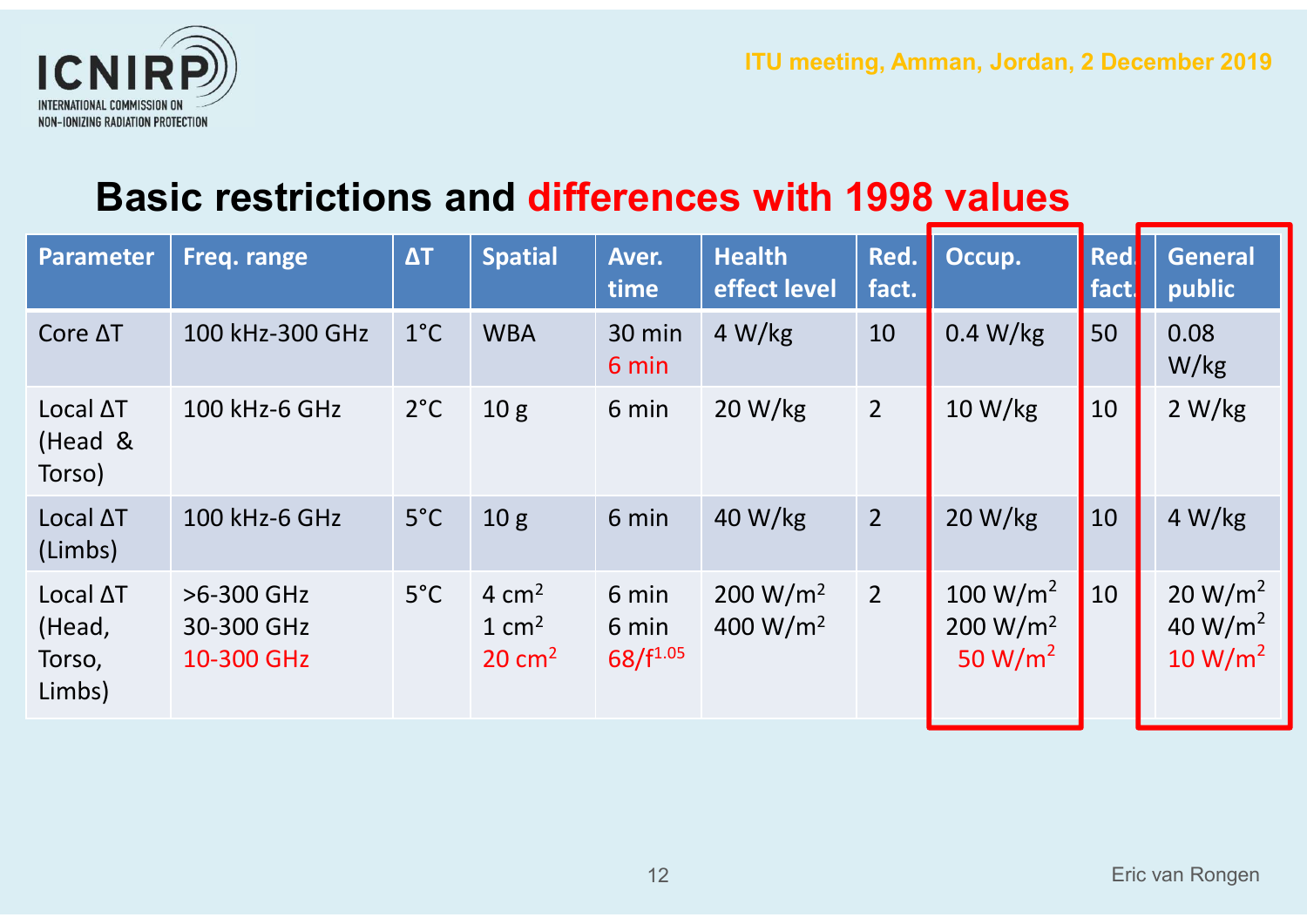

## Reference levels

- -
- FOREND (TU meeting, Amm<br>
Maria<br>
Ference levels<br>
Dependent on:<br>
 Workers / general public<br>
 Far field / radiative near field / reactive near field<br>
 Whole-body / local FRAND FITU meeting, Amman, Jordan, 2 December 2019<br>
FITU meeting, Amman, Jordan, 2 December 2019<br>
Dependent on:<br>
— Workers / general public<br>
— Far field / radiative near field / reactive near field<br>
— Whole-body / local<br>
-Frence levels<br>
Dependent on:<br>
- Workers / general public<br>
- Far field / radiative near field / reactive<br>
- Whole-body / local<br>
- Local, exposure ≥ 6 minutes<br>
- Local, exposure < 6 minutes • **nce levels**<br>• Morkers / general public<br>• Vorkers / general public<br>• Cocal, exposure ≥ 6 minutes<br>• Local, exposure < 6 minutes<br>• Local, exposure < 6 minutes • **nce levels**<br>• Morkers / general public<br>• Corkers / general public<br>• Cocal, exposure ≥ 6 minutes<br>• Local, exposure < 6 minutes<br>• Local, exposure < 6 minutes
	- -
		-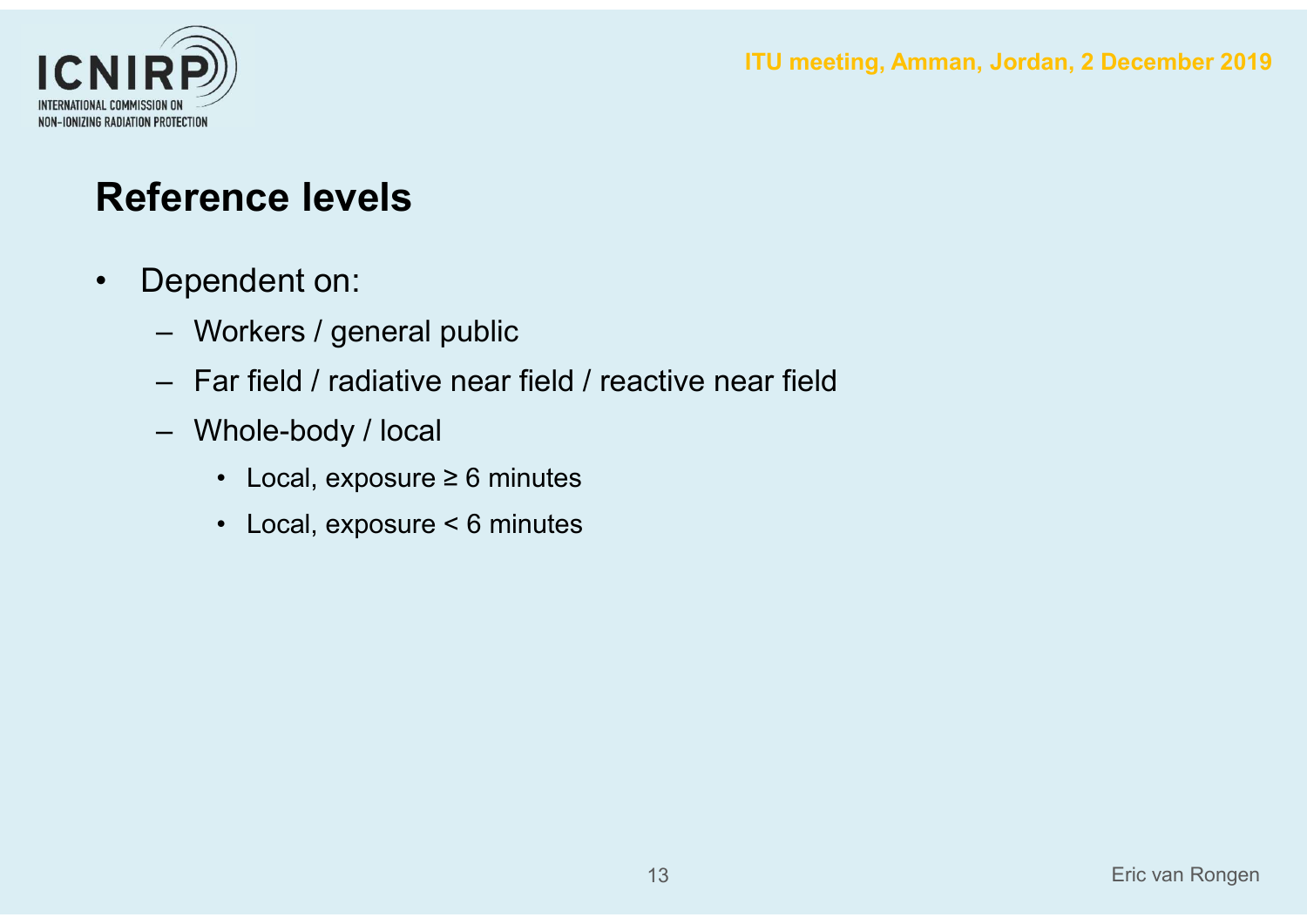

ITU meeting, Amman, Jordan, 2 December 2019

# NIRD<br>ALGOMANG CONGRECION<br>Reference levels general public, whole-body ≥6 min<br>Neference levels general public, whole-body ≥6 min

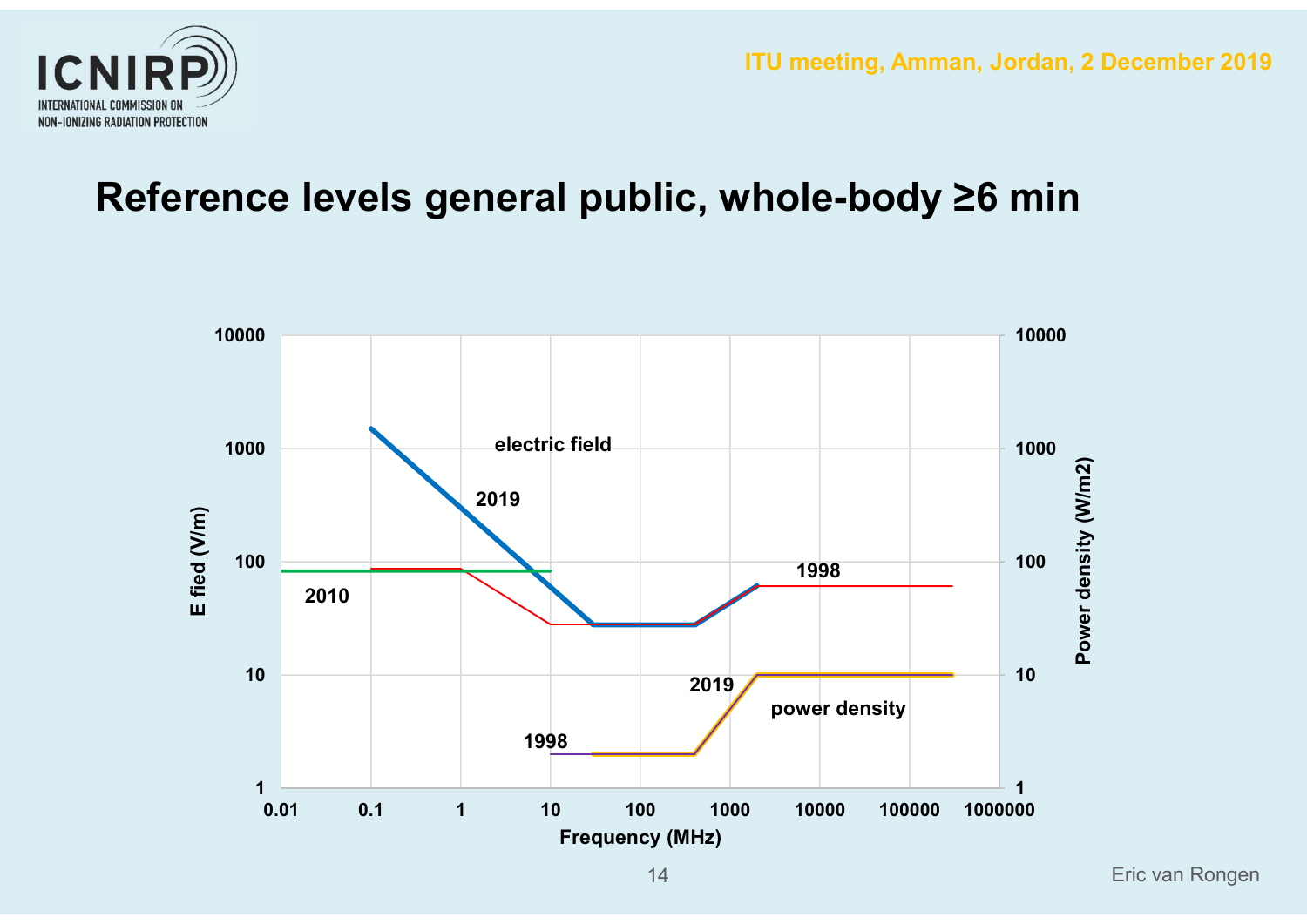

# **(ALCOMERGING R)**<br> **CONCLUSION 2019 vs 1998 (& 2010) guideling**<br>
• Better biological rationale<br>
• Better dosimetry<br>
• More dotails **NIRP)**<br> **Conclusion 2019 vs 1998 (& 2010)**<br>• Better biological rationale<br>• Better dosimetry<br>• More details **NIRP**<br> **Conclusion 2019 vs 1998 (& 2**<br>
• Better biological rationale<br>• Better dosimetry<br>• More details<br>• More complex<br>• More complex **NIRP**<br> **Conclusion 2019 vs 1998 (& 2**<br>
• Better biological rationale<br>
• Better dosimetry<br>
• More details<br>
• More complex<br>
• More accurate AL CONDINISHOW **CONCLUSION 2019 VS 1998 (& 2**<br>• Better biological rationale<br>• Better dosimetry<br>• More details<br>• More accurate<br>• More accurate NIRP)<br>ALCOMMISION ON<br>Conclusion 2019 vs 1998 (& 2010) guidelines<br>• Better biological rationale

- 
- 
- 
- 
-